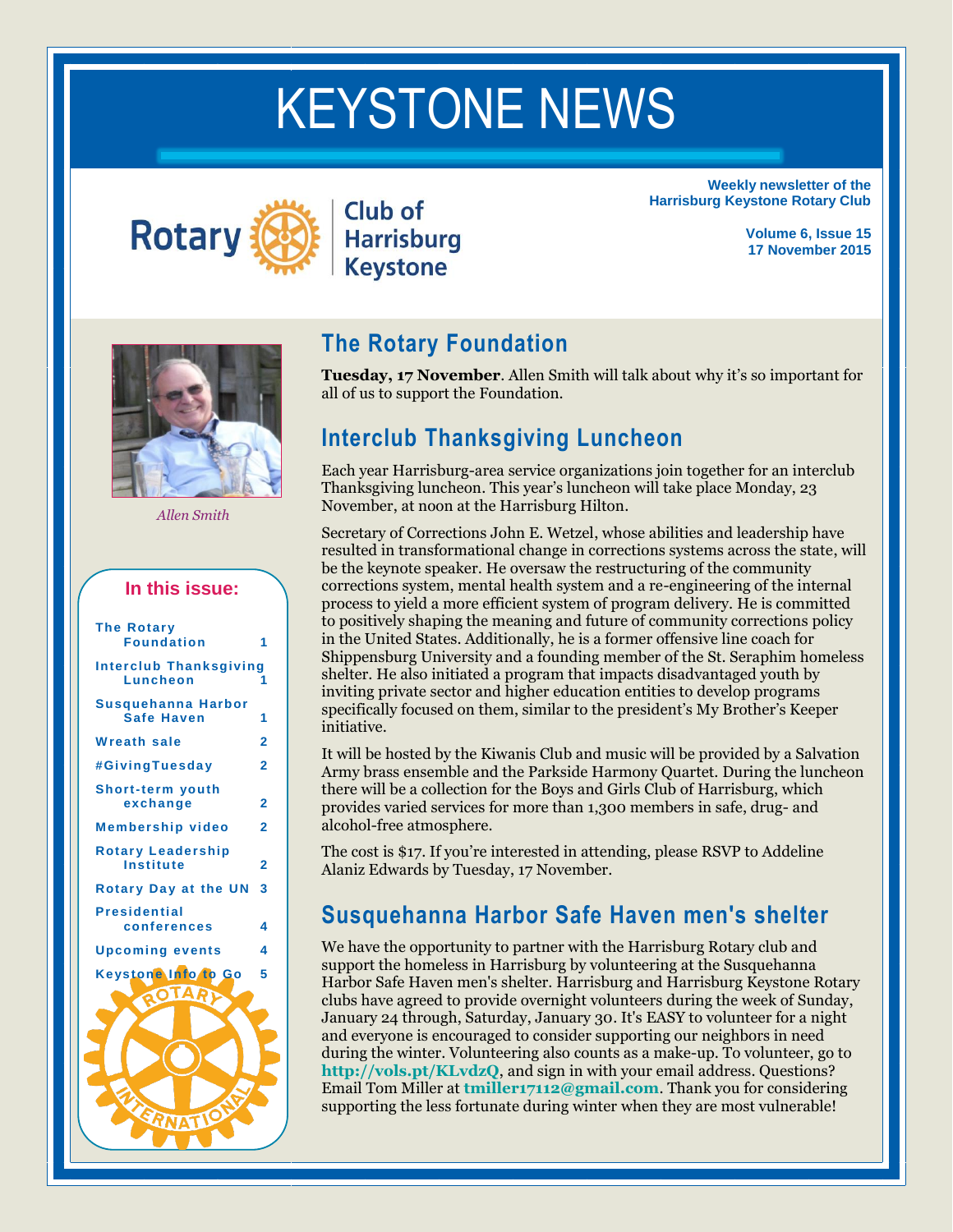

#### **Christmas wreath sale**

Christmas wreath orders are due by Tuesday, 17 November. Wreaths will be available before Thanksgiving. \$30 for each wreath, \$5 for a door hook or easel.

## **#GivingTuesday**

Rotary International will participate in the #GivingTuesday movement on **Tuesday, 1 December**, and the district with the highest number of donors who contribute to the Rotary Foundation online on that day could receive a visit from international trustee chairman Ray Klinginsmith. You can participate by going to the **[website](https://www.rotary.org/en/give)**. Please be sure to include the club name, so District 7390 and Harrisburg Keystone get credit for your gift.

### **Millennial membership video**

District Governor John Kramb wants us to create a fun membership video aimed toward younger Rotarians-to be. If you're interested in brainstorming, please talk to Alaine Keisling, 717-884-8142 or **[keisling@gmail.com](mailto:keisling@gmail.com?subject=Rotary%20video)**.

#### **Short-term youth exchange**

Harrisburg Keystone has agreed to sponsor three Central Dauphin School District high school students on short-term, family-to-family, youth exchange programs next summer. Allen Smith will coordinate for the club.



# **Rotary Leadership Institute**

Rotary Leadership Institute, a multi-district, grassroots leadership development program, took place locally this past weekend. With nearly 70 attendees, this year's District 7390 Rotary Leadership Institute set district participation records, including nearly doubling last year's attendance.



*Harrisburg Keystone was represented (from left) by Jim Aiello, Part I; Yolanda Perez-Rivera, Part III; Alaine Keisling, Part I; Jan Ritter, Part III; David Ritter, faculty; Tom Miller, Part II; and Hector Ortiz, faculty.*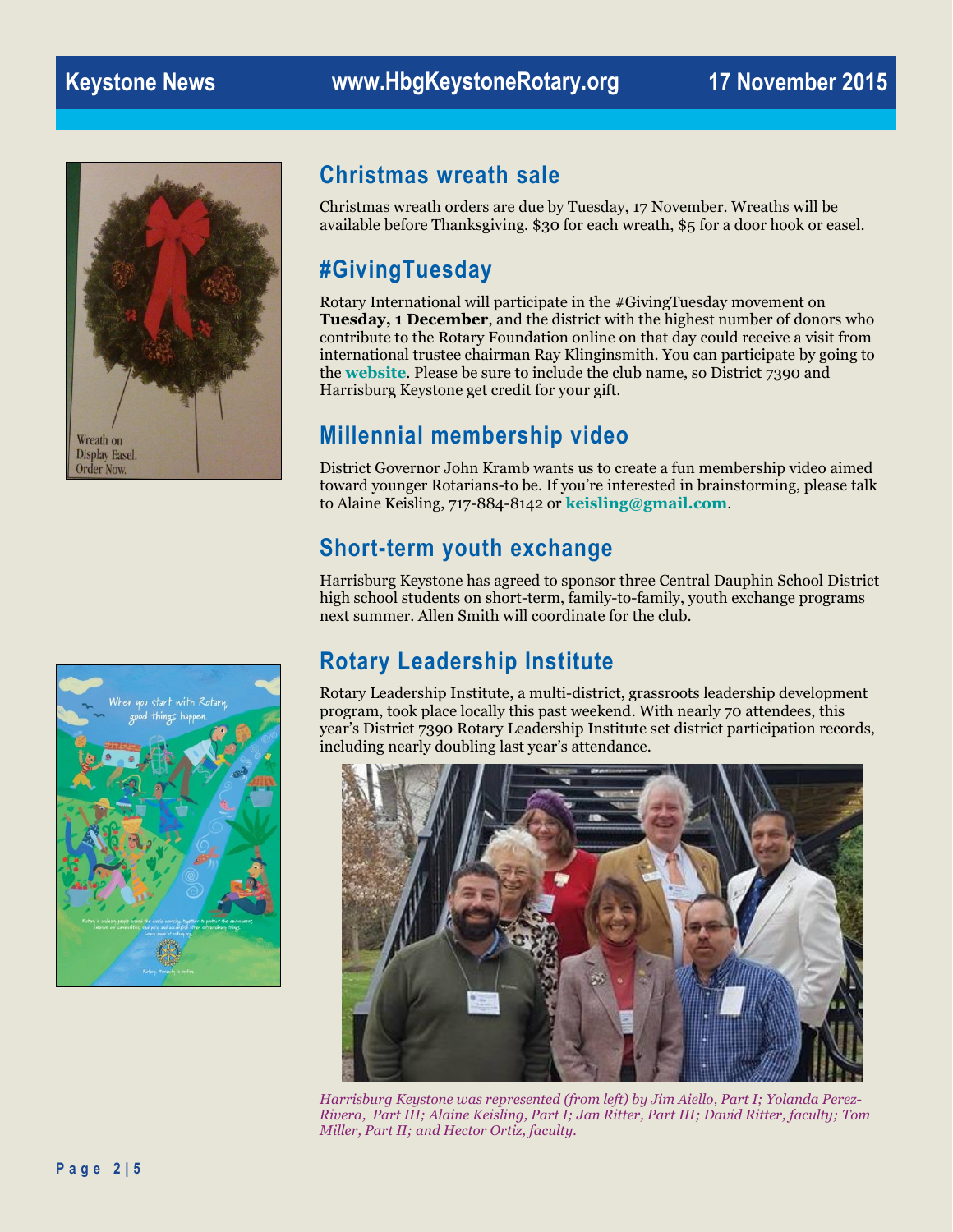*Harrisburg Keystone*



The district hasn't always been able to hold Part III sessions due to lack of participants, but this year an amazing 18 people signed up and graduated, including Jan and Yolanda, and two sections were required for all the Part I attendees. Faculty members were brought in from New York, New Jersey, Maryland and other Pennsylvania districts to assist with all the needed sessions.



*RLI graduates Janet Ritter and Yolanda Perez-Rivera.*

#### **Rotary Day at the UN**

More than 40 adults and teens from District 7390 were among the approximately 1,500 people participating in Rotary Day at the UN this year, including Yolanda Perez-Rivera and Alaine Keisling from Harrisburg Keystone.





*From left, Ned Weissenrieder of Red Lion-Dallastown Rotary, Peggy Grove of Harrisburg Rotary, District Governor John Kramb of Gettysburg Rotary, Connie Spark of York East Rotary, Una Martone of Harrisburg Rotary and Yolanda Perez-Rivera of Harrisburg Keystone Rotary, getting ready to enter the United Nations complex.*

The day's theme was Global Women of Action, and keynote speakers Lakshmi Puri, an assistant secretary general of the United Nations and deputy executive director of UN Women, and Ravi Ravindren, 2015-2016 president of Rotary International, as well as numerous Rotary, UN and other officials, discussed strides that have been made in women's issues in the recent past, as well as the steps still needed for women to achieve autonomy worldwide.

Breakout sections on basic education and literacy, disease prevention and treatment, economic and community development, maternal and child health, peace and conflict resolution and water and sanitation gave participants further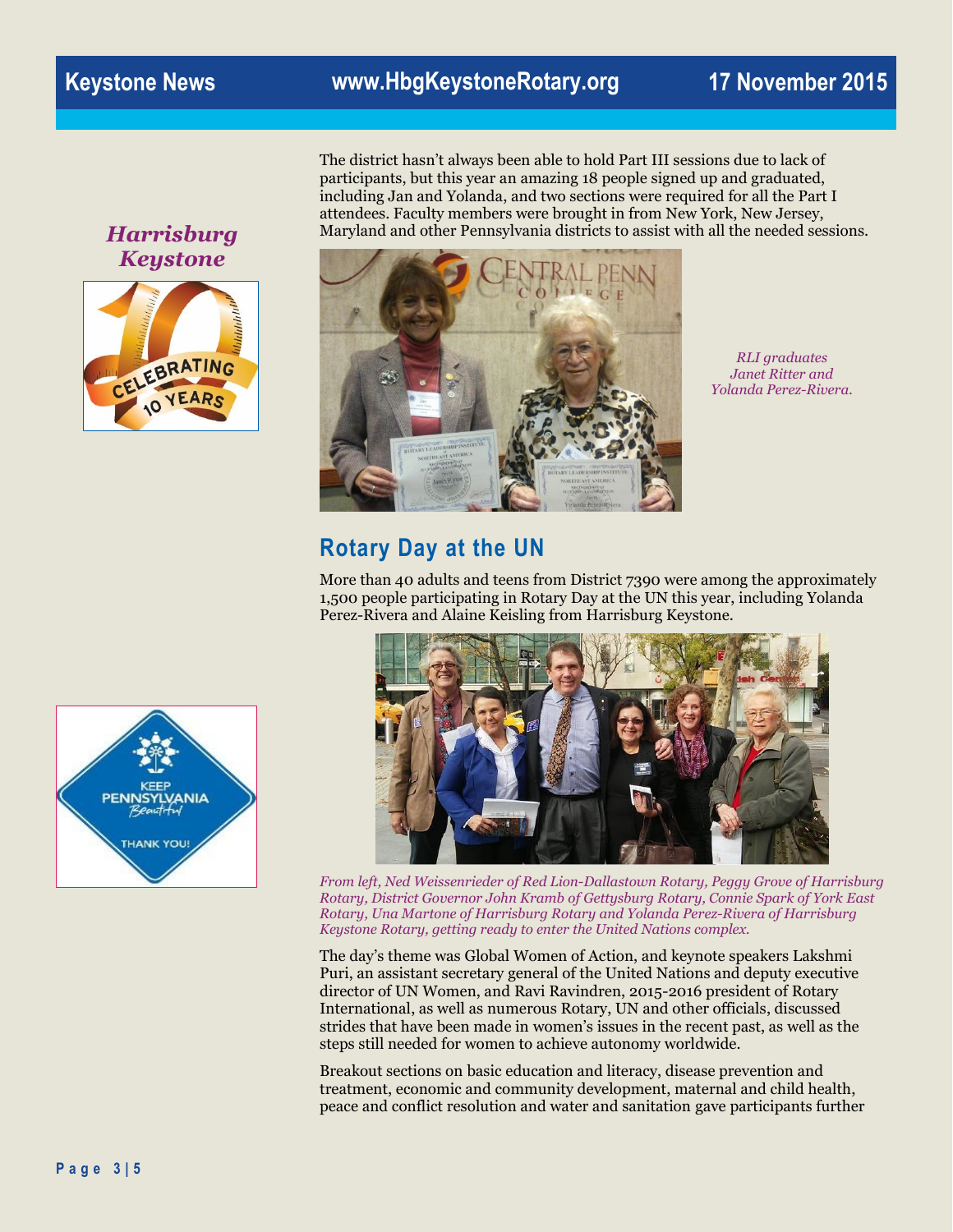

*Always wanted to see Korea? Next year could be the time.*

> *Rotary International convention May 2016*



opportunity to learn about specific work being done by Rotarians around the world in each of Rotary's service areas, including schools in Afghanistan and Kenya, a clinic in Bangladesh, water projects in Guatemala City, a maternity hospital in Sri Lanka, ebola treatment and prevention in the Congo, and computer training for 6.000 HIV-positive women and children in Zimbabwe.

### **Presidential conferences**

Rotary presidential conferences will be held around the world between January and March and highlight Rotary's areas of focus:

**[Peace and Conflict Resolution, 15-16 January in Ontario, Calif., USA](http://www.peaceconference2016.org/) [Disease Prevention and Treatment, 19-20 February in Cannes, France](http://rotary-conference-cannes2016.org/fr-fr/) [Economic Development, 27 February in Cape Town, South Africa](http://www.rotarycapetown2016.com/) [Literacy and WASH in Schools, 11-13 March in Kolkata, India](http://www.rotaryteach.org/presidentialconference/index.shtml)**

**[WASH in Schools, 18-19 March in Pasay City, Metro Manila,](http://2016rotarypresidentialconferencemanila.org/presidents-message/)  [Philippines](http://2016rotarypresidentialconferencemanila.org/presidents-message/)**

All five conferences will be led by local Rotary districts and are open to nonmembers as well as Rotary members. Conferences will feature engaging speakers, informative general sessions, and hands-on workshops. Attendees will have the opportunity to network with fellow leaders and take away new ideas and strategies to put into action.

#### **Upcoming events**

#### **Rotary Means Business-Harrisburg**

**Wednesday, 18 November**, 5:30-7:30 p.m., the Rotary Club of West Shore will host a Rotary Means Business networking event at the West Shore Country Club, 100 Brentwater Road. Camp Hill. \$25-30. Bring at least 35 business cards. Hors d'oeuvres and beverages provided. Register and pay at **[www.rotarydistrict7390meansbusiness.com](http://www.rotarydistrict7390meansbusiness.com/)**.

#### **Rotary Foundation Dinner**

**Thursday, 19 November**; 6 p.m., Dickinson College, Holland Union Building in Carlisle. Keynote speaker: Ezra Teshome, a Rotarian from the Seattle, Wash., area, renowned for his humanitarian work, especially fighting polio in his native Ethiopia. \$30. **[Register and pay](http://www.crsadmin.com/EventPortal/Registrations/PublicFill/EventPublicFill.aspx?evtid=46c9c4ae-0c9c-48fc-9980-6e72f0209a28)** online.

#### **Interclub Thanksgiving Luncheon**

**Monday, 23 November**, noon, Harrisburg Hilton in Harrisburg. Keynote speaker: Secretary of Corrections John E. Wetzel. \$17. RSVP to Addeline Alaniz Edwards by Tuesday, 17 November.

#### **#GivingTuesday**

**Tuesday, 1 December**. Donate **[online](https://www.rotary.org/en/give)** to the Rotary Foundation.

#### **The Latino Connections**

**Tuesday, 22 December**, 5:30 p.m. ABC Brewery. George Fernandez of The Latino Connection will talk about growth of the Latino community in southcentral Pennsylvania and throughout the commonwealth, as well as **[The Latino](http://www.thelatinoconnection.net/)  [Connection](http://www.thelatinoconnection.net/)**.